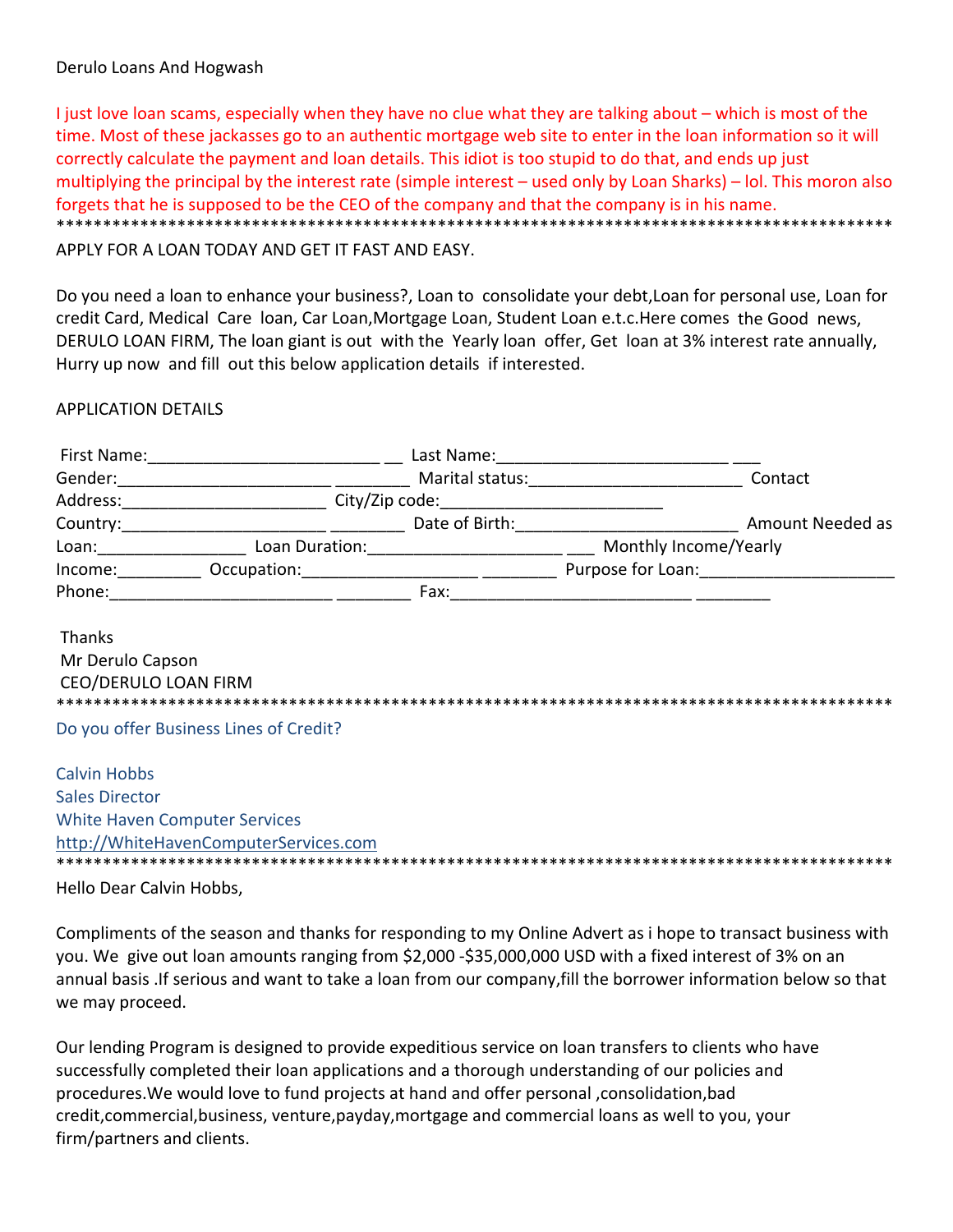A loan process can be completed within a space of three working days provided terms of loan contract is agreed upon .Looking forward having words from you on that Loan proposal in other that we may process and fund you. If interested in a more elaborate explaniation of our services,email me more information so that we may proceed by filling out the borrower"s information form stated below.

# BORROWERS INFORMATION

| Your occupation                     |
|-------------------------------------|
| Gender                              |
| Your marital status                 |
|                                     |
|                                     |
| Do you have another Email Address ? |
| Current Status at place of work     |
|                                     |
| Loan duration                       |
|                                     |
|                                     |

Regards

Mr Derulo Capson \*\*\*\*\*\*\*\*\*\*\*\*\*\*\*\*\*\*\*\*\*\*\*\*\*\*\*\*\*\*\*\*\*\*\*\*\*\*\*\*\*\*\*\*\*\*\*\*\*\*\*\*\*\*\*\*\*\*\*\*\*\*\*\*\*\*\*\*\*\*\*\*\*\*\*\*\*\*\*\*\*\*\*\*\*\*\*\*\*\*

I asked if you offered Business Lines of Credit. Can you read? Please answer this now.

Calvin Hobbs Sales Director White Haven Computer Services http://WhiteHavenComputerServices.com \*\*\*\*\*\*\*\*\*\*\*\*\*\*\*\*\*\*\*\*\*\*\*\*\*\*\*\*\*\*\*\*\*\*\*\*\*\*\*\*\*\*\*\*\*\*\*\*\*\*\*\*\*\*\*\*\*\*\*\*\*\*\*\*\*\*\*\*\*\*\*\*\*\*\*\*\*\*\*\*\*\*\*\*\*\*\*\*\*\*

Hello Calvin Hobbs,

I got your email, i want you to know that we do give out all kinds of loans and we also offer Business Lines of Credit, so i will like for you to fill out the below application form so we can start the processing of your loan sum.

#### BORROWERS INFORMATION

| Your occupation     |
|---------------------|
| Gender              |
| Your marital status |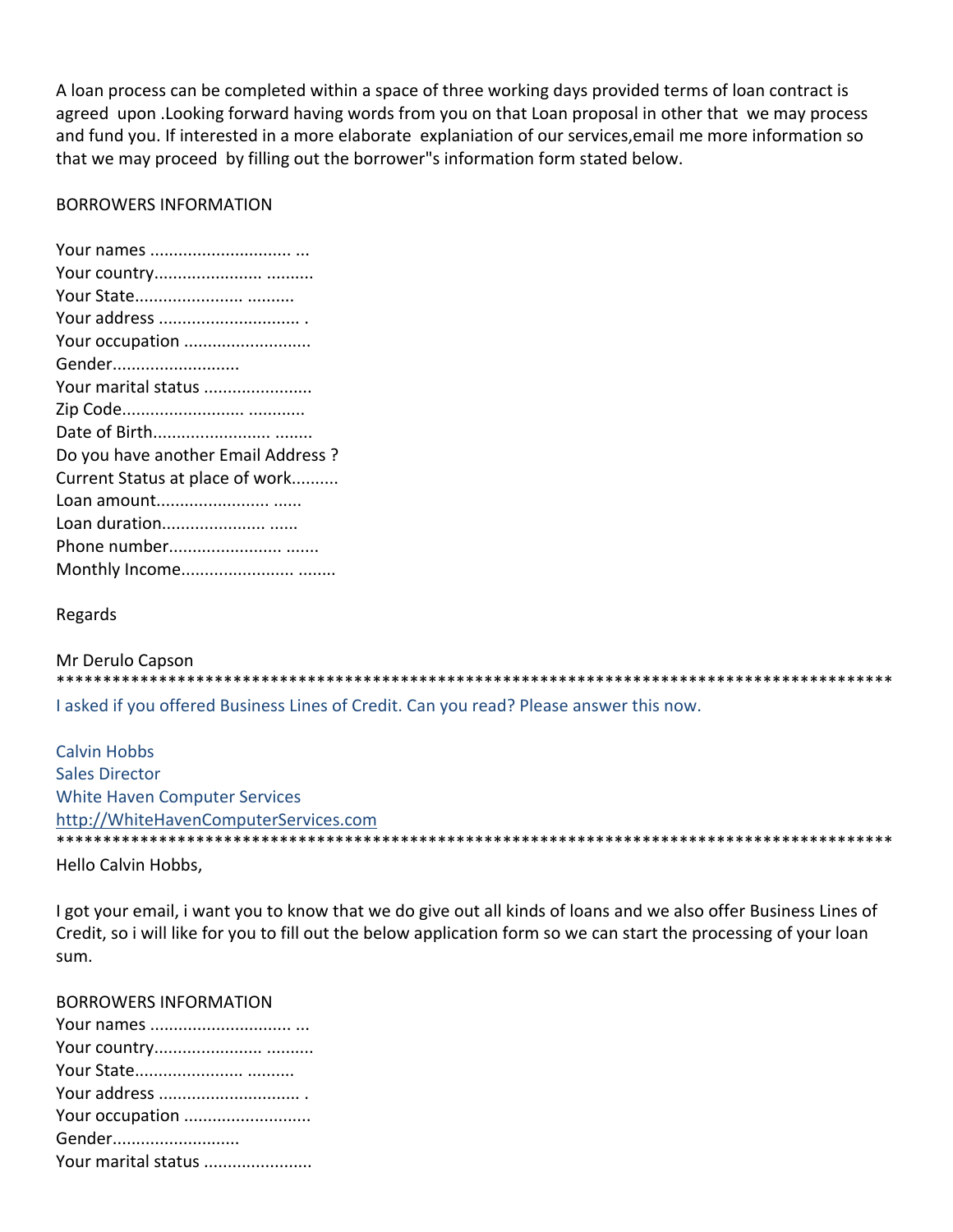Zip Code.......................... ............ Date of Birth......................... ........ Do you have another Email Address ? Current Status at place of work.......... Loan amount........................ ...... Loan duration...................... ...... Phone number........................ ....... Monthly Income........................ ........

Regards

# Mr Derulo Capson

\*\*\*\*\*\*\*\*\*\*\*\*\*\*\*\*\*\*\*\*\*\*\*\*\*\*\*\*\*\*\*\*\*\*\*\*\*\*\*\*\*\*\*\*\*\*\*\*\*\*\*\*\*\*\*\*\*\*\*\*\*\*\*\*\*\*\*\*\*\*\*\*\*\*\*\*\*\*\*\*\*\*\*\*\*\*\*\*\*\*

This would be a Business Loan, so most of the questions below do not apply. It will be taken out in the name of my company, White Haven Computer Services. What I need to know is the terms and conditions along with all associated fees for a \$160,000.00 revolving Business Line of Credit. Let me know what other details or documentation you require.

Thank you,

Calvin Hobbs Sales Director White Haven Computer Services http://WhiteHavenComputerServices.com \*\*\*\*\*\*\*\*\*\*\*\*\*\*\*\*\*\*\*\*\*\*\*\*\*\*\*\*\*\*\*\*\*\*\*\*\*\*\*\*\*\*\*\*\*\*\*\*\*\*\*\*\*\*\*\*\*\*\*\*\*\*\*\*\*\*\*\*\*\*\*\*\*\*\*\*\*\*\*\*\*\*\*\*\*\*\*\*\*\*

Hello Calvin Hobbs,

I got your email, i want you to know that all that we need from you now is to state the duration which you wish you will be able to pay back the loan of \$160,000.00.

I want you to know that the only fees involved in getting this loan is just \$1,600.00usd. and once you remitt this amount your loan will be transferred to you.

I want you to kindly acknowledge receipt of this email and state how long you will be able to pay us the loan and also if you are in agreement with the fees involved in this transaction.

Await your swift response.

Regards. Mr Derulo Capson... \*\*\*\*\*\*\*\*\*\*\*\*\*\*\*\*\*\*\*\*\*\*\*\*\*\*\*\*\*\*\*\*\*\*\*\*\*\*\*\*\*\*\*\*\*\*\*\*\*\*\*\*\*\*\*\*\*\*\*\*\*\*\*\*\*\*\*\*\*\*\*\*\*\*\*\*\*\*\*\*\*\*\*\*\*\*\*\*\*\*

I asked about a Business Line of Credit, so what are you talking about duration? I don't understand you. I have no problem with the \$1,600.00 fee, but I don't understand what you mean about the duration.

Please explain.

Calvin Hobbs Sales Director White Haven Computer Services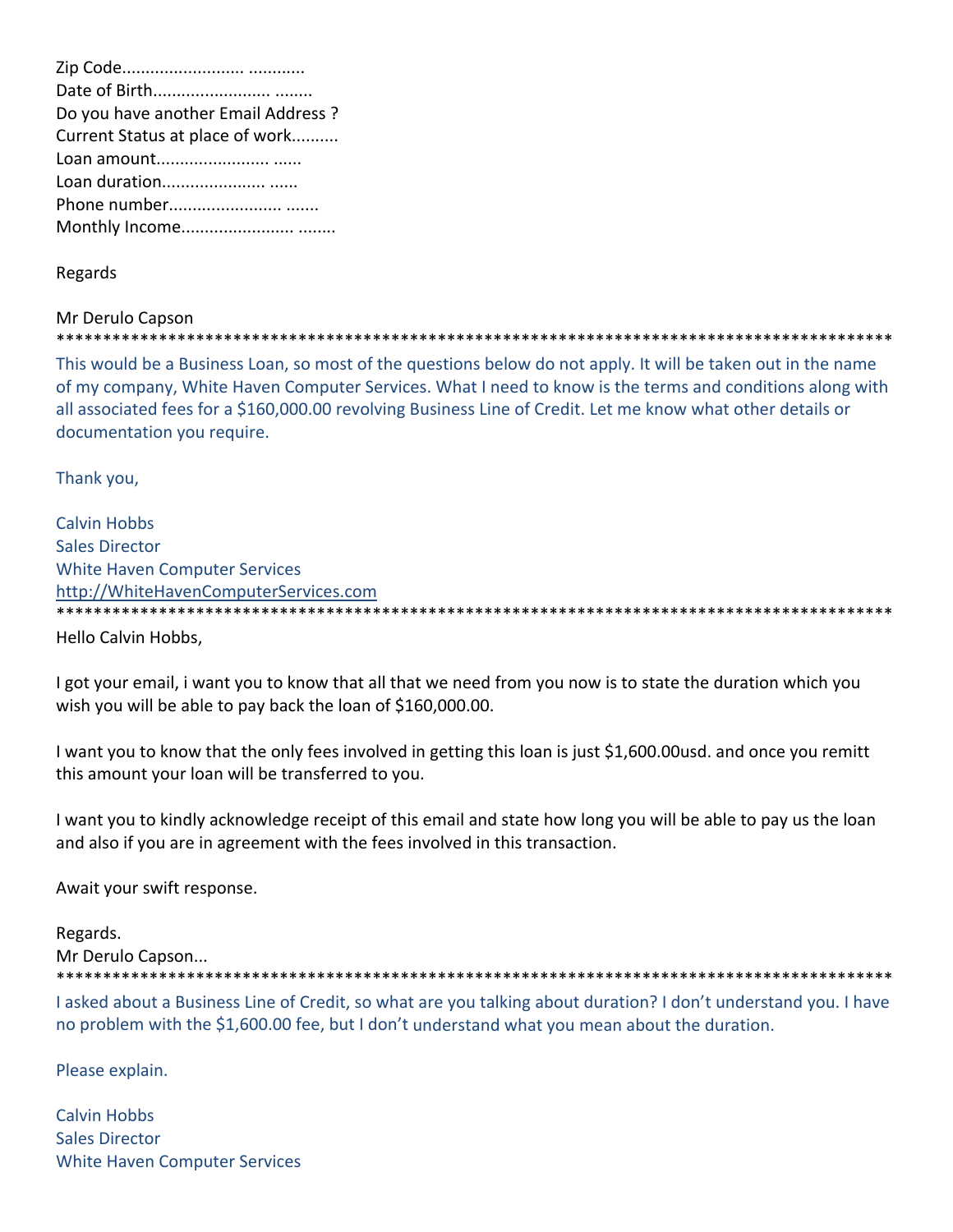\*\*\*\*\*\*\*\*\*\*\*\*\*\*\*\*\*\*\*\*\*\*\*\*\*\*\*\*\*\*\*\*\*\*\*\*\*\*\*\*\*\*\*\*\*\*\*\*\*\*\*\*\*\*\*\*\*\*\*\*\*\*\*\*\*\*\*\*\*\*\*\*\*\*\*\*\*\*\*\*\*\*\*\*\*\*\*\*\*\* Hello Calvin Hobbs,

I am in receipt of your email. I will be able to offer you the loan of \$160.000,00 I have stated the terms of the loan below for you to see and tell me if you are in agreement with the loan terms ,With the transfer option you choose so that you can have your loan transfer to you.

LOAN TERMS AND REPAYMENT SCHEDULE:

The loan repayment is based on a monthly basis which consist of the loan capital and interest rate together. Like its written, the loan duration period is for 60months. So find the interest rate and payment schedule below:

- \* Loan Amount:‐‐‐‐‐‐‐‐ \$160.000,00
- \* Interest Rate:‐‐‐‐‐‐‐‐‐‐ 3%
- \* Loan Interest .............\$4,800.00
- \* Loan Duration in Months:‐‐‐‐‐‐60Months (5years)
- \* Monthly Payment: .................\$2,746.00
- \* Total Payment ...................... \$164,800.00

# CONDITION

There are there option which you are required to choose from which is the process of your loan transfer,

1.If you need the loan via western union money transfer: If you are in agreement with the western union transfer, you are to send down your western union details such as receivers name,address,state,country while

2. If you are in agreement with Money Gram transfer: If you are in legal agreement with this option, you are to send me this below

information's details, such as receivers name,address,state,country while

3. If you are in agreement with Bank to Bank: If you are in legal agreement with this option, you can send me your bank details for the deposit of your loan

# LOAN AGREEMENT/CONDITIONS:

{ 1 } The applicant will start the repayment of loan at the end of every month starting from 3 months after loan has been transferred.

{ 2 } Failure to pay back the loan at this expected date/period, legal actions will be taken against the applicant by our attorney

immediately.

{ 3 } Applicant who is unable to meet‐up with the repayment will be given 6 months more as a grace period before legal actions will be taken. In agreement to this, applicant will be expected to send a signed copy of the loan terms and send to us for further

documentation. Once this is received, we will inform you when your loan will be approved and ready for transfer.

Note: In case you are unable to print and send a scanned copy back to us, you can as well use your name in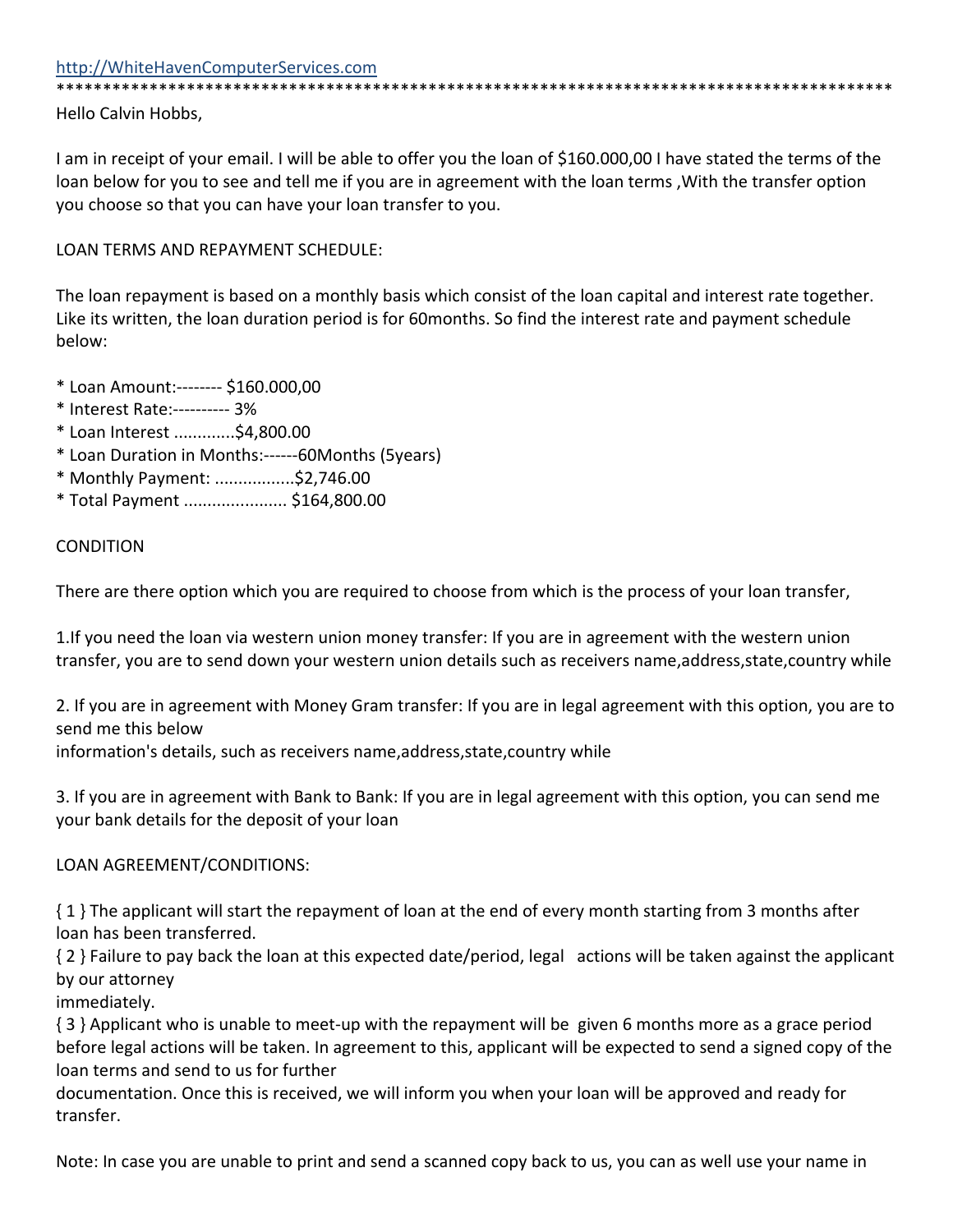place of your signature in agreement and send it back to us.

**Applicant Sign** 

Hope to hear from you soon Regards Mr Derulo Capson **CEO/DERULO FINANCE..** 

Do you understand English? I asked for a Business Line of Credit and you are quoting me conventional loan terms – why? Where did you get the five years from? Did you just make that up? I can also see that you don't even know how to calculate compound interest on an annuity correctly - what did you do, just multiply the interest rate by the principal??? Do you know what you are doing?

\*\*\*\*\*\*\*\*\*\*\*\*\*\*\*\*\*\*\*\*\*\*\*\*\*\*\*\*\*\*\*\*

**Calvin Hobbs Sales Director White Haven Computer Services** http://WhiteHavenComputerServices.com \*\*\*\*\*\*\*\*\*\*\*\*\*\*\*\*\*\*\*\*\*\*\*\*\*\*\*\*\*\*\*\*\*\*\*\*\* \*\*\*\*\*\*\*\*\*\*\*\*\*\*\*\*\*\*\*\*\*\*\*\*\*\*\*\*\*\*

Ok i understand what you have said, i will need you to send me your banking informations and also your id card so i can transfer the loan into your bank account, you will note that after we have received this informations from you, i will send you the informations you will use in sending the \$1,600 to us so we can effect the loan transfer to you.

Regards. Mr Derulo Capson.

He's trying to ignore the fact that he has no idea what I am talking about and just wants the fees! 

What do you mean you understand what I said? Obviously you don't, because you gave me terms for a conventional loan and not a Business Line of Credit like I asked, and you don't even know how to calculate compound interest correctly. And now you want me to send you the Fee when you obviously have no clue what you are talking about? Are you insane? What is your job there?

**Calvin Hobbs Sales Director White Haven Computer Services** http://WhiteHavenComputerServices.com 

Hello Calvin Hobbs,

Sorry for asking this, please can you explain in more details what you mean by credit line of business.

Kindly get back to me so we can proceed further.

Regards. Mr Derulo Capson..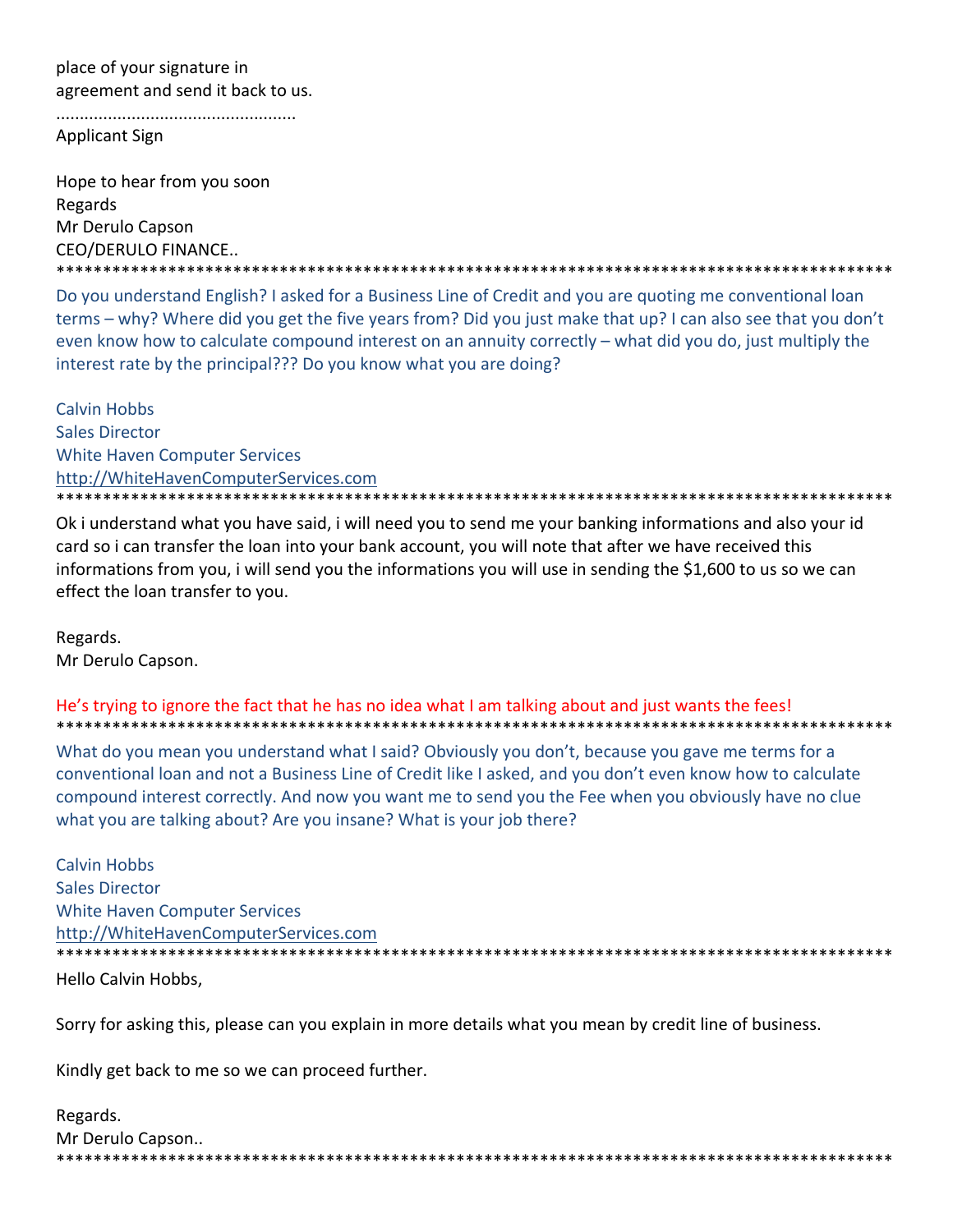You tell me that you offer Business Lines of Credit and you don't even know what one is? Really??

**Calvin Hobbs Sales Director White Haven Computer Services** http://WhiteHavenComputerServices.com \*\*\*\*\*\*\*\*\*\*\*\*\*\*\*\*\*\*\*\*\*\*\*\*\*\*\*\*\*\*\*\*\*\*\*

I have not done any business line of credit before, please make me understand so we can do business.

## Thanks.

If you have no clue what a Business Line of Credit was, why did you tell me that you offer them? And now you need me to explain to you what one is?

**Calvin Hobbs Sales Director White Haven Computer Services** http://WhiteHavenComputerServices.com \*\*\*\*\*\*\*\*\*\*\*\*\*\*\*\*\*\*\*\*\*\*\*\*\*\*\*\*\*\*\*\*\*\*\*\* 

i do offer loans, like personal loans, car loans, business loans, debt consolidation loans etc, i have not done this credit line of business before, so i just need you to explain to me how you want me to give you the loan okay.. my boss said that if you not do then you have to get one of our loan like personal loan \*\*\*\*\*\*\*\*\*\*\*\*\*\*\*\*\*\*\*\*\*

What is your position with the company?

**Calvin Hobbs Sales Director White Haven Computer Services** http://WhiteHavenComputerServices.com 

Am loan officer and we offer personal loans, car loans, business loans, debt consolidation loans etc. you nee to take one of these loans and you have to pay for the insurance fee and transfer charge and then we can transfer the loan payment to your account very fast. Pleas do not hestitae because we are running out of time and is most urgent 

Have you figured out how to calculate compound interest correctly yet?

**Calvin Hobbs Sales Director White Haven Computer Services** http://WhiteHavenComputerServices.com 

the compund interest was correct, please make me understand you need me to transfer the \$160,000 to you okav.

\*\*\*\*\*\*\*\*\*\*\*\*\*\*\*\*\*\*\*\*\*\*\*\*\*\*\*\*\*\*\*\*\*\*\*\*\*\*

So you think that all you do is multiply the principal by the interest rate? And you think that is correct? Somebody should have studied a little harder in school.

**Calvin Hobbs**